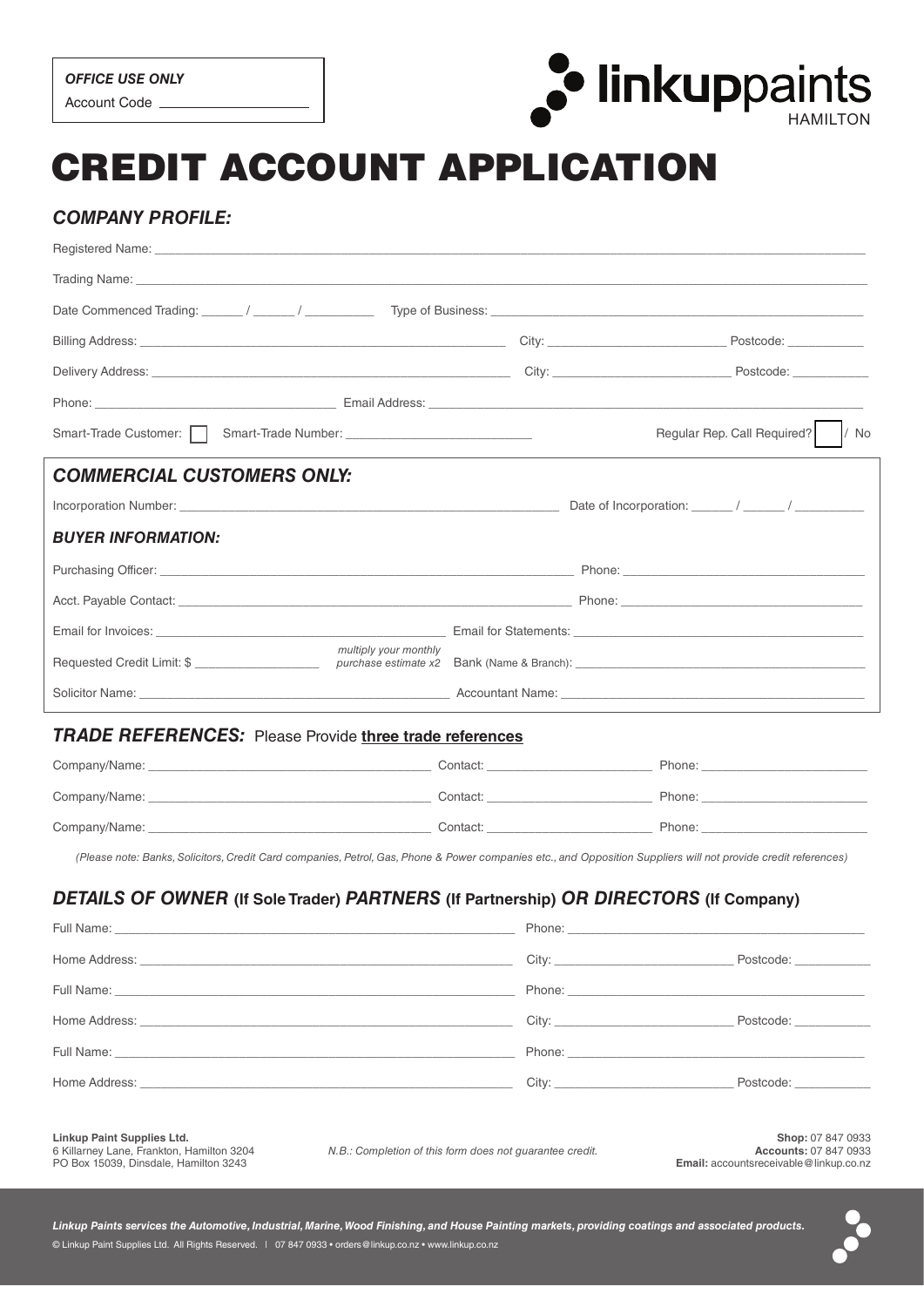## CREDIT ACCOUNT APPLICATION

*PAGE 2 OF 4*



 I/We authorise any person or company to provide Linkup Paint Supplies Limited with such information as Linkup Paint Supplies Limited may require in response to its credit and/or employment enquiries. I/We further authorise Linkup Paint Supplies Limited to furnish to any third party details of this application and any subsequent dealings that I/We may have with Linkup Paint Supplies Limited as a result of this application being actioned by it.

 I/We undertake to pay all accounts on the due date and agree that should any part of my/our account not be paid by the 20th of the month following service or supply interest of 2.5% compounding may be charged on the outstanding account. I/We further undertake to pay and indemnify Linkup Paint Supplies Limited in respect of all legal costs on a Solicitor /Client basis and other expenses incurred in recovering from me/us the amount of any overdue account.

 If Linkup Paint Supplies Limited agrees to operate the Credit Account with a guarantee, the Credit Account is opened in consideration of that guarantee being given and the guarantee in the form provided must be given before the Credit Account is opened.

#### **Terms of Sale:**

- 1. Payment for goods is due on the 20th of the month following delivery.
- 2. Ownership of the property or goods shall not pass to the purchaser until payment in full is received by the vendor.
- 3. All goods will be supplied at customers expense.
- 4. Returns will not be accepted after 7 days from delivery docket date.
- 5. All returns must quote invoice number.

| (Company Manager, Secretary etc.) |
|-----------------------------------|
|                                   |

# *COMMERCIAL CUSTOMERS ONLY:*

### *GUARANTEE:*

In consideration of LINKUP PAINT SUPPLIES LIMITED supplying to the person or company specified as

| such goods as that customer may from time to time require of LINKUP PAINT SUPPLIES LIMITED,                                                                                                                                                                                                                                                                                                                                                                        |                                                          |                                                   |  |
|--------------------------------------------------------------------------------------------------------------------------------------------------------------------------------------------------------------------------------------------------------------------------------------------------------------------------------------------------------------------------------------------------------------------------------------------------------------------|----------------------------------------------------------|---------------------------------------------------|--|
| I, the undersigned<br>GUARANTEE to LINKUP PAINT SUPPLIES LIMITED the due payment of all monies now due or at any time becoming due to LINKUP PAINT SUPPLIES<br>LIMITED by the customer for goods supplied to the customer. This shall constitute a continuing or standing guarantee.                                                                                                                                                                               |                                                          | (Director or Shareholder)                         |  |
| No granting of credit, extension or form of credit or granting of time to the customer and no waiver indulgence or neglect to sue on the part of LINKUP<br>PAINT SUPPLIES LIMITED and no change of constitution of LINKUP PAINT SUPPLIES LIMITED shall impair my liability under this guarantee, but as<br>between myself and LINKUP PAINT SUPPLIES LIMITED I shall be deemed to be a principal debtor and liable to LINKUP PAINT SUPPLIES LIMITED<br>accordingly. |                                                          |                                                   |  |
|                                                                                                                                                                                                                                                                                                                                                                                                                                                                    |                                                          |                                                   |  |
|                                                                                                                                                                                                                                                                                                                                                                                                                                                                    |                                                          |                                                   |  |
| (Please print name clearly)                                                                                                                                                                                                                                                                                                                                                                                                                                        |                                                          | (Company Manager, Secretary etc.)                 |  |
|                                                                                                                                                                                                                                                                                                                                                                                                                                                                    |                                                          | Postcode:                                         |  |
| Phone: Note: The Commission of the Commission of the Commission of the Commission of the Commission of the Commission of the Commission of the Commission of the Commission of the Commission of the Commission of the Commiss                                                                                                                                                                                                                                     |                                                          |                                                   |  |
| <b>Linkup Paint Supplies Ltd.</b><br>6 Killarney Lane, Frankton, Hamilton 3204                                                                                                                                                                                                                                                                                                                                                                                     | N.B.: Completion of this form does not quarantee credit. | Shop: 07 847 0933<br><b>Accounts: 07 847 0933</b> |  |

PO Box 15039, Dinsdale, Hamilton 3243

*N.B.: Completion of this form does not guarantee credit.*

\_\_\_\_\_\_\_\_\_\_\_\_\_\_\_\_\_\_\_\_\_\_\_\_\_\_\_\_\_\_\_\_\_\_\_\_\_\_\_\_\_\_\_\_\_\_\_\_\_\_\_\_\_\_\_\_\_\_\_\_\_\_\_\_\_\_\_\_\_\_\_\_\_\_\_\_\_\_\_\_\_\_\_\_\_\_\_\_\_\_\_\_\_\_ (Trading or Company Name),

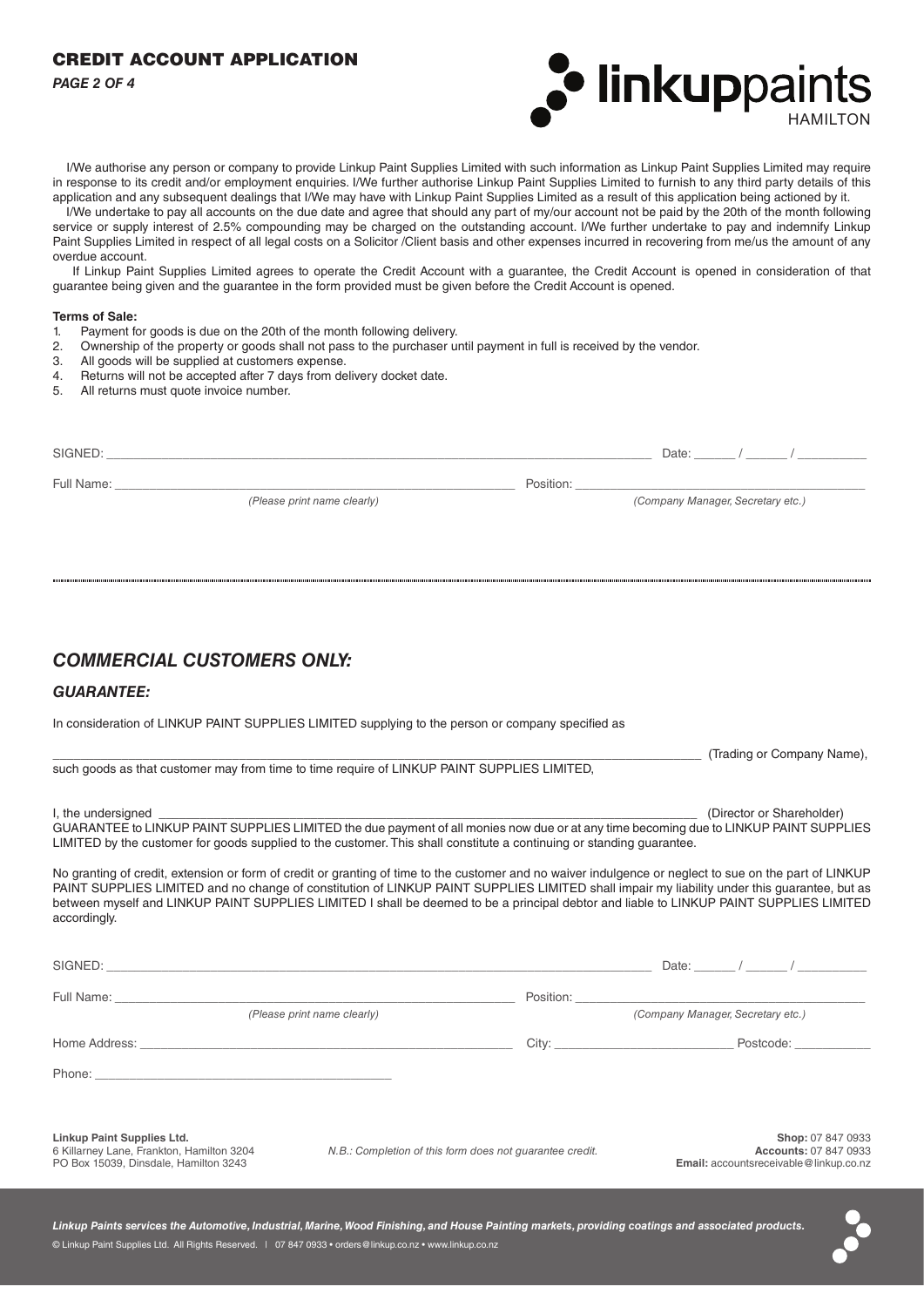*PAGE 3 OF 4*



## **CONDITIONS OF SALE**

### **FOR GOODS SUPPLIED BY LINKUP PAINT SUPPLIES LIMITED**

# **1. Conditions Paramount**

All goods are supplied on the basis of these conditions and in the event of any conflict between these conditions and the provisions of any document used by the buyer or any other arrangement between the parties, these conditions shall prevail unless otherwise agreed in writing signed by both parties. 1.B The buyer acknowledges that:

- 1.B1 Linkup has not made any representations about the goods, represented that the goods are fit for any particular purpose, applied any description to the goods or provided any express guarantee (as defined in the Consumer Guarantees Act 1993); and
- 1.B2 the buyer has not made know to Linkup any particular purpose for which the goods are being acquired: other than those expressly confirmed to Linkup in writing.

#### **2. Orders**

All orders are accepted by Linkup subject to ability to supply and to prices ruling at time of delivery.

#### **3. Payment**

- 3.A All goods are due for payment on or before the 20th of the month following delivery.<br>3.B Any dispute regarding prices must be raised within seven days of receipt. Failure to
- Any dispute regarding prices must be raised within seven days of receipt. Failure to do so will invalidate any such claim.

#### **4. Delivery**

Any dispute regarding delivery of goods ordered must be raised within seven days of receipt. Failure to do so will invalidate any such claim.

# **5. Risk and Ownership**

Title (both legal and equitable) in the goods will not pass to the buyer until the goods have been paid for in full.

5.B The goods will be at the buyer's risk immediately on delivery to the buyer or into the buyers custody (whichever is the sooner) and the buyer is responsible for insuring the goods from this time even though title in the goods may not have passed to the buyer.

5.C Until title in the goods passes to the buyer, the buyer acknowledges that it holds the goods or any products which incorporate the goods solely as bailee and in a fiduciary capacity.

5.D In the event that goods or any product which incorporate the goods sold by the buyer include goods in respect of which title has not passed to the buyer, the proceeds of the sale of such goods (or the proportion of the proceeds of the sale of any such mixed products as most closely equates to the proportion of the content of the goods in the mixed products) will belong to Linkup and the buyer in its capacity as trustee of such proceeds shall account for such proceeds to Linkup on demand and in no circumstances later than the relevant due date. Pending this accounting such proceeds must not be mingled with any other monies or paid into any overdraw bank account and shall be held by the buyer in a separate bank account on behalf of Linkup.<br>5.5. If the buyer makes default in payment or becomes insolvent, bankrupt, calls a

If the buyer makes default in payment or becomes insolvent, bankrupt, calls a meeting of creditors, or goes into liquidation (voluntarily or otherwise), Linkup reserves the right to enter, and the buyer irrevocably consents to Linkup entering, by its servants or duly authorised agents, on to the buyers premises or on to any premises where the goods are reasonably thought to be stored, without responsibility for any damage caused, and repossess and subsequently resell the goods.

#### **6. Default by Buyer**

If the buyer makes default in payment or becomes insolvent, bankrupt, calls a meeting of creditors, or goes into liquidation (voluntarily or otherwise), Linkup may, notwithstanding any waiver of such default of failure and without prejudice to its other rights, suspend delivery, cancel any order or require payment in cash or on delivery of goods, notwithstanding the terms of payment herein specified.

#### **7. Consumer Guarantees Act 1993**

7.A If the buyer is acquiring the goods for the purpose of a business, the buyer agrees that the provisions of the Consumer Guarantees Act 1993 do not apply to the contract.

7.B If the provisions of the Consumer Guarantees Act 1993 do apply to the contract, clause 9 of these conditions shall have no effect and the responsibility of Linkup and the rights and remedies of the buyer in respect of the supply of goods by Linkup to the buyer shall be governed by the Consumer Guarantees Act 1993.

7.C Nothing in these conditions is intended to have the effect of contracting out of the provisions of the Consumer Guarantees Act 1993 except to the extent permitted by the Act.

### **8. Buyers Obligations**

8.A Where the buyer supplies the goods in trade to a person acquiring them for business purposes, it must be a term of the buyers contract with that person that the Consumer Guarantees Act 1993 does not apply in respect of the goods.

8.B Where the buyer supplies the goods to any other person in the course of trading, the buyer must not give or make any undertaking, assertion or representation in relation to the goods without Linkup's prior approval in writing, and the buyer must not represent that it is acting as an agent of Linkup. 8.C The buyer agrees to indemnify Linkup against any liability or cost incurred by Linkup as a result of any breach by the buyer of the obligations contained in this clause 8.

#### **9. Liability of**

9.A This clause applies only where the provisions of the Consumer Guarantees Act 1993 do not apply to the contract.<br>9.B The liability of Linkup in respect of any claim or action by the buyer for any remedy or compensation

The liability of Linkup in respect of any claim or action by the buyer for any remedy or compensation for any loss, injury, costs, expenses or damage ( including, without limitation, consequential loss of indirect damages) arising directly or indirectly out of the supply of goods by Linkup to the buyer, or the failure by Linkup to supply goods in accordance with the contract, or otherwise in connection with the goods or any advice, recommendation, information or services provided by Linkup including, without limitation, any claim or action based on any conditions, warranties, descriptions or representations whether express or implied by law, trade custom or otherwise is limited to:

- the replacement of the goods supplied or the supply of equivalent goods or
- 9.B2 the payment of the cost of replacing the goods or of acquiring equivalent goods; at the option of Linkup
- 9.C Linkup gives no warranty of freedom from patent infringement in relation to the use of any formula information or advice given by it.

**Linkup Paint Supplies Ltd.**

6 Killarney Lane, Frankton, Hamilton 3204 PO Box 15039, Dinsdale, Hamilton 3243

*N.B.: Completion of this form does not guarantee credit.*

**Shop:** 07 847 0933 **Accounts:** 07 847 0933 **Email:** accountsreceivable@linkup.co.nz